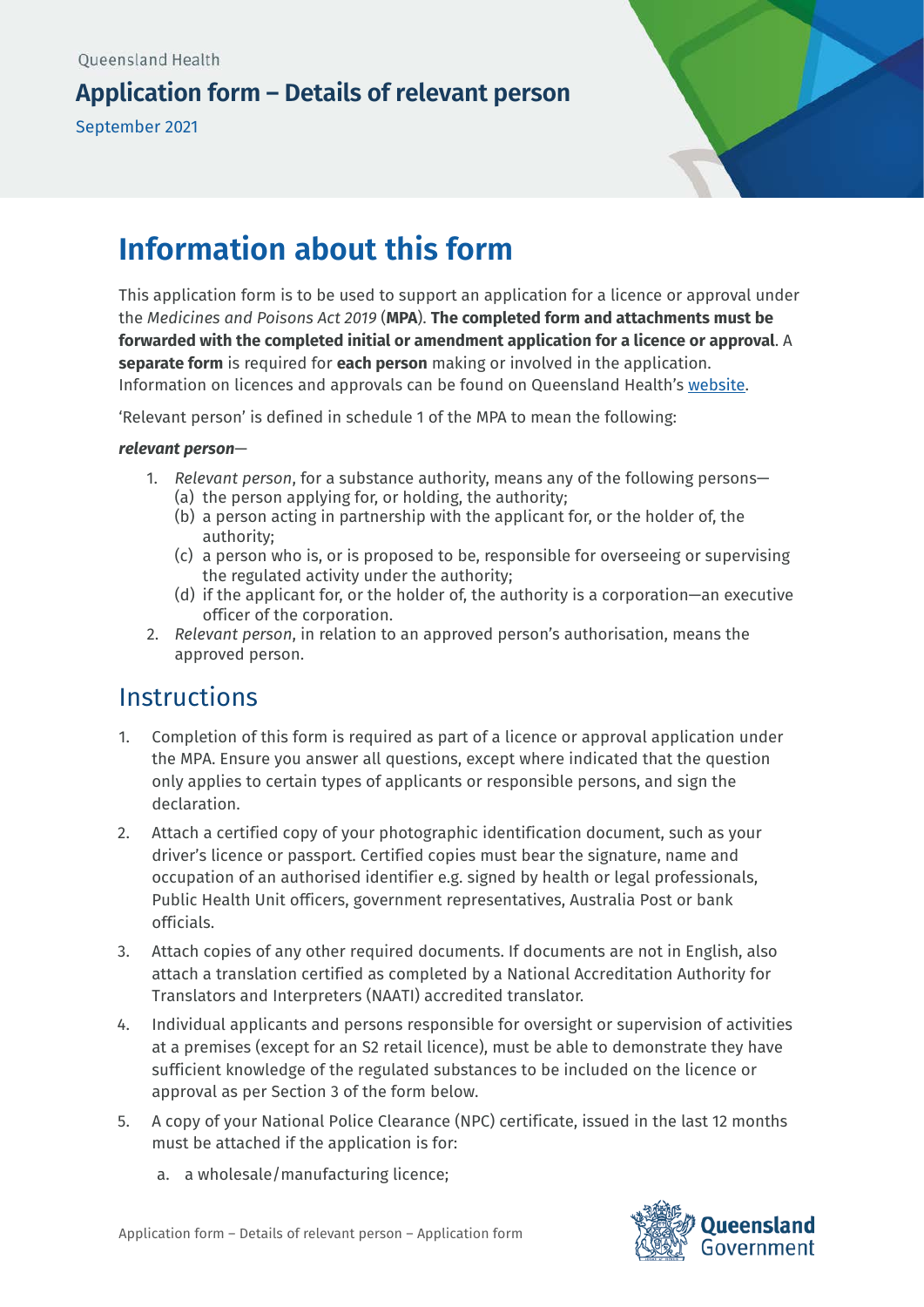- b. a general approval which will include Schedule 8 substances; or
- c. a general approval which will include prohibited substances in Schedule 9 or 10.

Note: An NPC is not required if you are currently registered with the Australian Health Practitioner Regulation Agency (AHPRA) or the Veterinary Surgeons Board.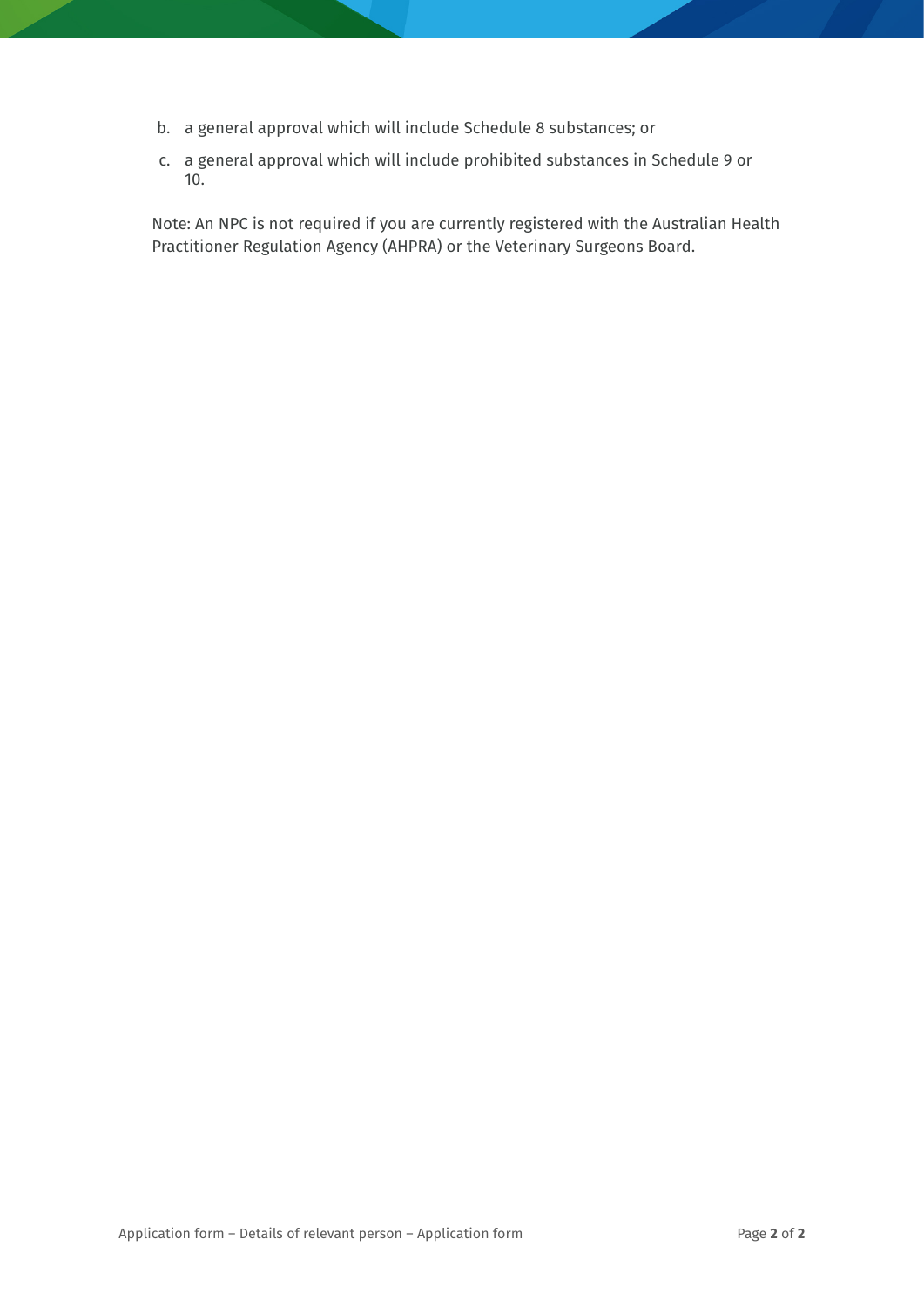

#### **Queensland Health** *Medicines and Poisons Act 2019*

**Clear form**

## **MPA-76 Version 1:09/2021 DETAILS OF RELEVANT PERSON**

#### **Privacy statement – please read carefully**

#### Personal information collected by Queensland Health is handled in accordance with the *Information Privacy Act 2009*. Queensland Health is collecting your personal information on this form under authority of the *Medicines and Poisons Act 2019*. The information is being collected to ensure that health risks arising from the use of regulated substances are appropriately managed. All personal information will be securely stored and only accessible by Queensland Health. Your personal information will not be disclosed to any other third parties without consent unless the disclosure is authorised or required by law. Failure to provide information may render the form incomplete, which may constitute an offence under the *Medicines and Poisons Act 2019*. For information about how Queensland Health protects your personal information, or to learn about your right to access your own personal information, please see our website at www.health.qld.gov.au/global/privacy.

| Section 1 - Applicant details                                                                                                                                                                                                                                                                                                                                   |                                               |  |  |  |  |  |  |
|-----------------------------------------------------------------------------------------------------------------------------------------------------------------------------------------------------------------------------------------------------------------------------------------------------------------------------------------------------------------|-----------------------------------------------|--|--|--|--|--|--|
| Provide your personal details as a relevant person for the application                                                                                                                                                                                                                                                                                          |                                               |  |  |  |  |  |  |
| <b>Title</b><br>Surname                                                                                                                                                                                                                                                                                                                                         | Given name/s                                  |  |  |  |  |  |  |
| Previous names (including maiden names)                                                                                                                                                                                                                                                                                                                         |                                               |  |  |  |  |  |  |
| Date of birth<br>Town of birth                                                                                                                                                                                                                                                                                                                                  | Country of birth                              |  |  |  |  |  |  |
| <b>Residential</b><br>address                                                                                                                                                                                                                                                                                                                                   | Town<br>P/C<br>/Suburb                        |  |  |  |  |  |  |
| Work phone                                                                                                                                                                                                                                                                                                                                                      | Work email address                            |  |  |  |  |  |  |
| Certified photographic proof of identity attached (i.e. driver's licence or passport)                                                                                                                                                                                                                                                                           |                                               |  |  |  |  |  |  |
| Section 2 - Relationship to applicant                                                                                                                                                                                                                                                                                                                           |                                               |  |  |  |  |  |  |
| Provide details of how you are a relevant person for the application – whether you are the sole applicant, partner or corporate<br>officer, whether you will be a responsible person or supervisor for a premises, providing clinical oversight or intend to use<br>regulated substances.                                                                       |                                               |  |  |  |  |  |  |
| Current or proposed position/title:                                                                                                                                                                                                                                                                                                                             |                                               |  |  |  |  |  |  |
| Individual who will hold the licence or general approval in own name or on behalf of the entity                                                                                                                                                                                                                                                                 |                                               |  |  |  |  |  |  |
| Partnership applicant (only applicable where the licence or approval will be issued to the partnership and will<br>not list an individual licence or approval holder)                                                                                                                                                                                           |                                               |  |  |  |  |  |  |
| Executive officer of a body corporate, which includes any person who is concerned with, or takes part in, the<br>corporation's management, whether or not the person is a director or the person's position is given the name<br>of executive officer (e.g. director, company secretary, chief executive officer/general manager or chief<br>financial officer) |                                               |  |  |  |  |  |  |
| Medical practitioner/nurse practitioner/veterinary surgeon engaged to provide oversight or supervision                                                                                                                                                                                                                                                          |                                               |  |  |  |  |  |  |
| Another person responsible for overseeing or supervising regulated activities (including manufacture) for the<br>site located at:                                                                                                                                                                                                                               |                                               |  |  |  |  |  |  |
| Another person identified in the application form for the licence or approval as being required to complete a<br>relevant person form                                                                                                                                                                                                                           |                                               |  |  |  |  |  |  |
| Section 3 - Qualifications and experience                                                                                                                                                                                                                                                                                                                       |                                               |  |  |  |  |  |  |
| Provide details of registration or relevant qualifications/experience to support your role as indicated above (either A, B or C)                                                                                                                                                                                                                                |                                               |  |  |  |  |  |  |
| A. Registered Health Practitioner - attach certified copy of current registration certificate                                                                                                                                                                                                                                                                   |                                               |  |  |  |  |  |  |
| Profession                                                                                                                                                                                                                                                                                                                                                      | <b>AHPRA</b> registration<br>Expiry<br>number |  |  |  |  |  |  |
| B. Registered Veterinary Surgeon - attach certified copy of current registration certificate                                                                                                                                                                                                                                                                    |                                               |  |  |  |  |  |  |
| State of registration                                                                                                                                                                                                                                                                                                                                           | VSB registration number<br><b>Expiry</b>      |  |  |  |  |  |  |